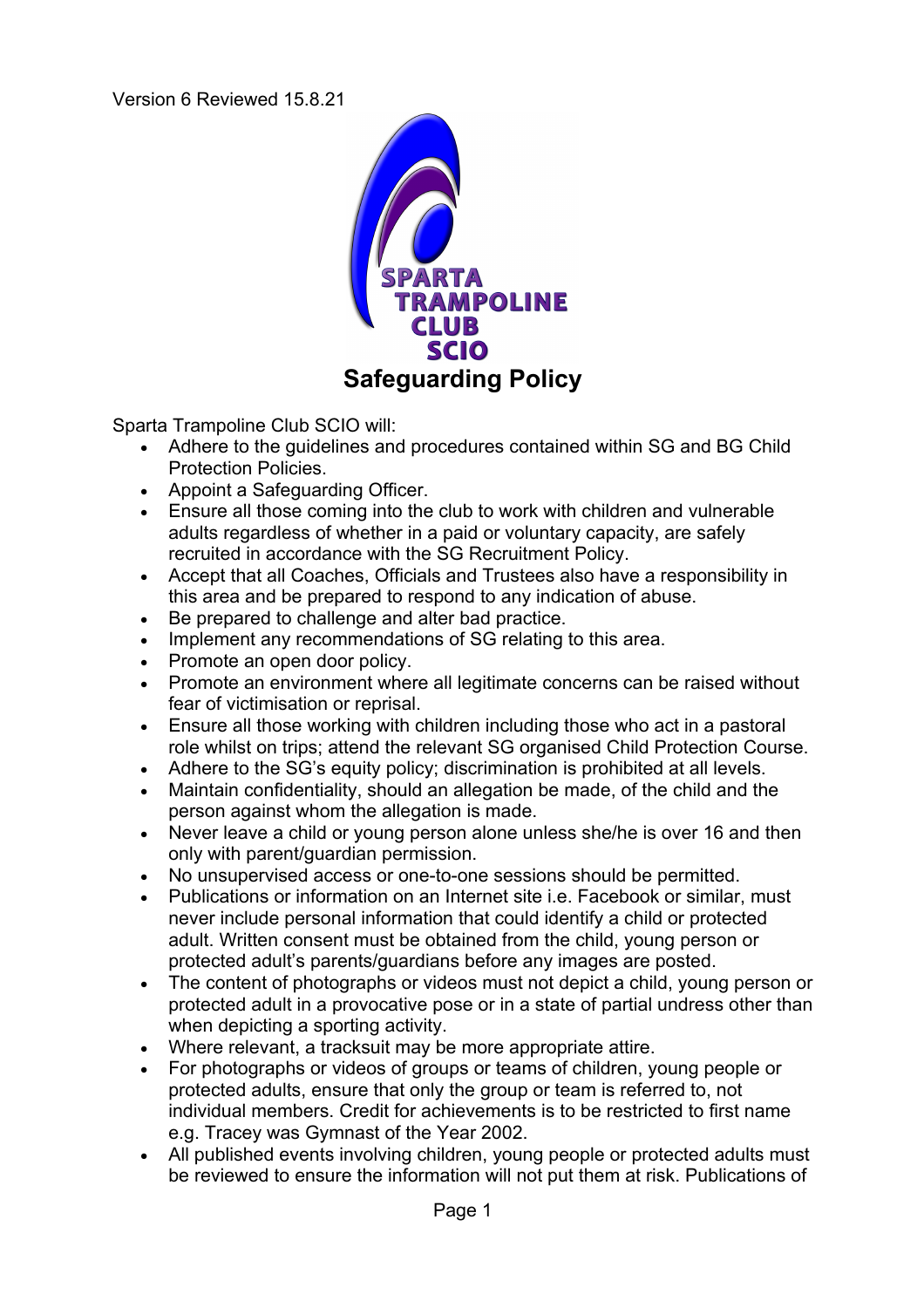Version 6 Reviewed 15.8.21

specific meetings or child/protected adult events e.g. team coaching sessions, must not be distributed to any individuals other than to those concerned.

- Particular care must be taken when publishing photographs, film or videos of children who are considered particularly vulnerable e.g. the subject of a child protection issue or a custody dispute.
- Care is to be taken when publishing photographs, films or videos of children, young people or protected adults with physical, learning and/or communication or language disabilities, as they could be particularly vulnerable to abuse.
- All materials promoting Sparta Trampoline Club SCIO events or activities should state that accredited photographers will be present.
- Consent forms should be obtained from the parent/guardian for photographing, videoing and/or filming of a child, young person or protected adult prior to the event or activity.
- Anyone wishing to use photographic/film/video equipment at a venue must obtain the approval of Sparta Trampoline Club SCIO.

The Safeguarding Officer will:

- Ensure all persons working with children, young people and protected adults at the club are fully aware of what is required of them within the guidelines of the Scottish Gymnastics' Code of Practice.
- Ensure all those working with children and protected adults are recruited in accordance with the Scottish Gymnastics' Safe Recruitment procedures.
- Be the first point of contact for coaches, helpers, parents and gymnasts on any issues concerning the well being of the club members, (poor practice or potential alleged abuse).
- Conduct the administrative work associated with the safe recruitment of individuals, including criminal record checks (verify ID documentation).
- Liaise closely with the clubs trainee coaches, ensuring that the agreed procedures for the prevention of risk are followed.
- Act as adviser, when required, to the club's trustees on matters of policy & procedures related to Child Protection and Recruitment.
- Ensure that all those working with children and protected adults attend the relevant SG organised Child Protection Course.
- Ensure that all incidents are correctly recorded and reported in accordance with SG policy and procedures.
- Carry out appropriate assessments of situations as they arise, acknowledging that some young people can go home alone if their parent/guardian is delayed, providing the parent/guardian has given permission.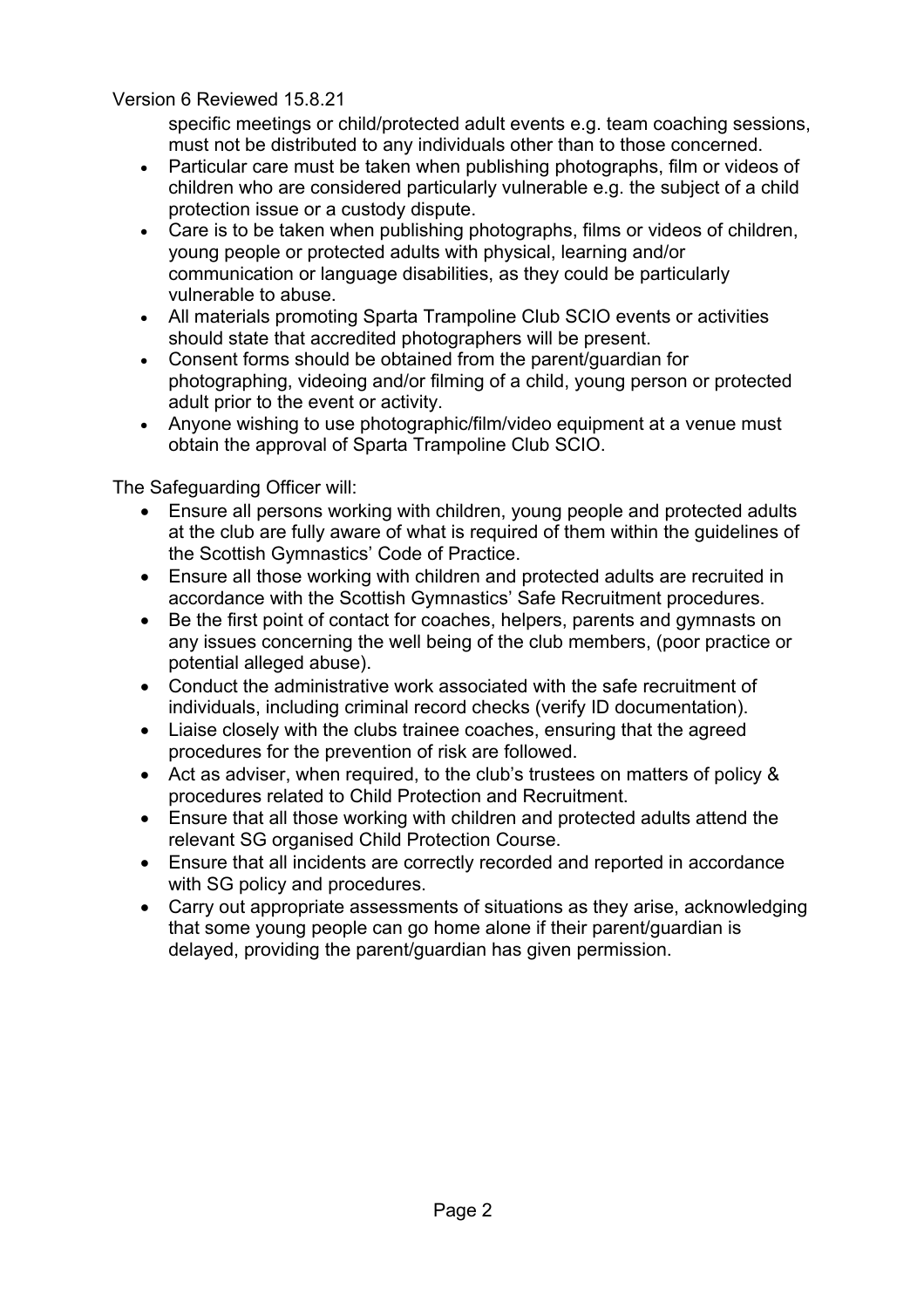# Version 6 Reviewed 15.8.21 **Bullying/Inappropriate Behaviour Policy**

## **Stage One**

We aim to resolve accusations of bullying/inappropriate behaviour as soon as they occur in the session and it is addressed in that session. With each individual involved being allowed to share their own perspective. The coach(es) will mediate this and explain, where appropriate, why any behaviour(s) is/are unacceptable and that they should be stop. If this continues, is not resolved or is causing distress, the club will follow to the next stage set out below:

## **Stage Two**

- In the case of gymnasts under 18: inform the parents/carers of all gymnasts involved of what has happened.
- Provide a mediated conversation between all involved with any of the following present as mediators:
	- o Personal coach(es)
	- o Club coach in charge of that session.
	- o Technical Director
	- o Head of Recreation
	- o Safeguarding Officer.
- From that meeting next steps should be agreed upon by all involved.
- This will be monitored by the appropriate coaches following that meeting.
- If deemed necessary, carry out a follow up meeting to check in with those involved and make sure the next steps are followed and the matter is resolved.

## **Stage Three**

If the bullying/inappropriate behaviour continues and the individual(s) involved are still causing harm by their action(s). The club has the options to issue the following and dependent on the severity of the action(s) may escalate it faster:

- Formal warning that if the behaviour continues they will be suspended or removed from the club;
- Moved class so the individuals do not interact;
- Suspension from classes;
- Removal from particular classes:
- Removal from the club:
- Contact the police.